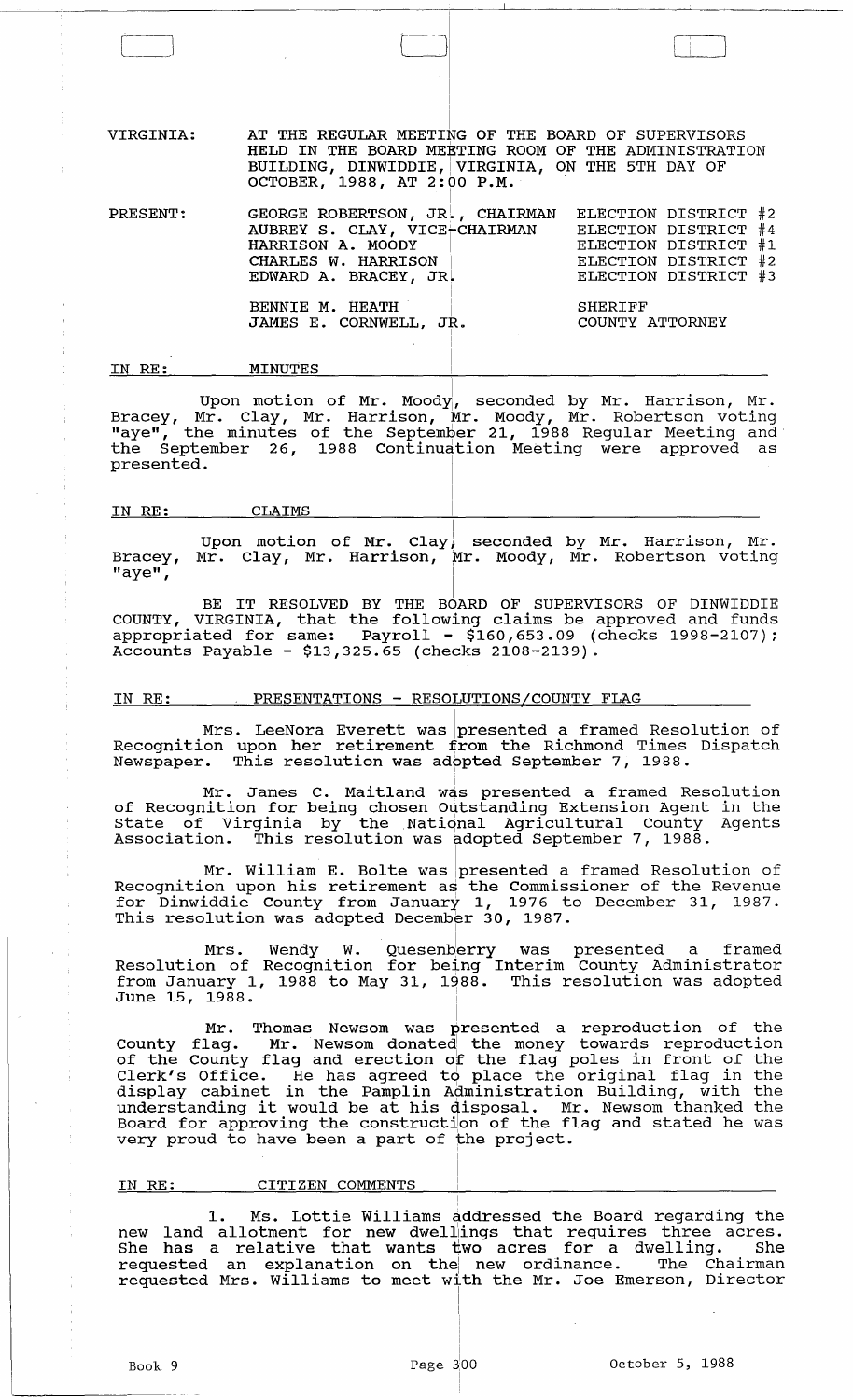of Planning, and the County Administrator so they could explain the new ordinance to her and answer her questions.

Ms. Williams also wanted to know when Rt. 636 was going to be hard surfaced. Rocky Branch Church, Sutherland, Virginia, has asked for a hard surface road for over 20 years. Mr. Mac Neblett, Resident Engineer, Department of Transportation, advised Rt. 636 is in the six year plan that was adopted in February 1988. Rt. 636 is currently scheduled during FY 1993-94 for funds to be allocated to this project. The traffic count on this road is 87 vehicles per day.

2. Mr. Tom VanPelt inquired as to where the \$2 million surplus has gone over the years. He was advised the County had not received the audit yet. Mr. VanPelt understood that some of the money had been loaned to the Dinwiddie County Water Authority and wanted to confirm this. Wendy Quesenberry, Assistant County Administrator, advised that non-interest bearing loans were given for projects for Industrial Development. These monies were to be repaid whenever the Water Authority was in a financial position to do so. Some money has been collected from connection fees from industry.

Mr. VanPelt also wanted to know who could speak during the citizen Comments section on the Agenda. Mr. Robertson advised the citizen Comments section was primarily for County residents but it is not restricted to them.

3. Mr. Ronnie Abernathy thanked the Board for trying to resolve some of the mistrust and misrepresentation that the Landfill issue and other issues have brought to the County. He asked to Amend the Agenda in reference to the Referral of the Landfill Issue to the Planning Commission, as the State Statute requires, and to set any conditions that they want to in their referral so that everything can be done by the book.

Mr. Jim Cornwell, County Attorney, advised he was not prepared to address this issue today. He understood CORD had legal counsel and they needed to get together. Mr. Robertson advised that the two attorneys should get together and determine if a meeting is necessary and whether it should be in open session or executive session. Once they meet, they are to advise the County Administrator whether to be placed on the Agenda.

4. Mrs. Kay Winn requested that the Board have their day meetings changed to night meetings. Mr. Robertson advised there was a resolution addressing this issue to be added to the agenda.

# IN RE: AMENDMENTS TO AGENDA

Upon motion of Mr. Moody, seconded by Mr. Harrison, Mr. Bracey, Mr. Clay, Mr. Harrison, Mr. Moody, Mr. Robertson voting "aye", the following amendments were made to the agenda:

1. Resolution changing the time of the first meeting of each month - requested by George Robertson.

2. Resolution to add the County Administrator to the signature cards for signing checks.

3. Executive Session

#### IN RE: COMMISSIONER OF REVENUE

 $\omega_{\rm{max}}$ 

Mrs. Deborah M. Marston requested to be put on the October 19th Agenda to give a progress report. Her office is finalizing the Real Estate and Personal Property Books and advised they are running behind; however, they are to be printed next week.

 $\frac{1}{2}$  and  $\frac{1}{2}$  and  $\frac{1}{2}$  and  $\frac{1}{2}$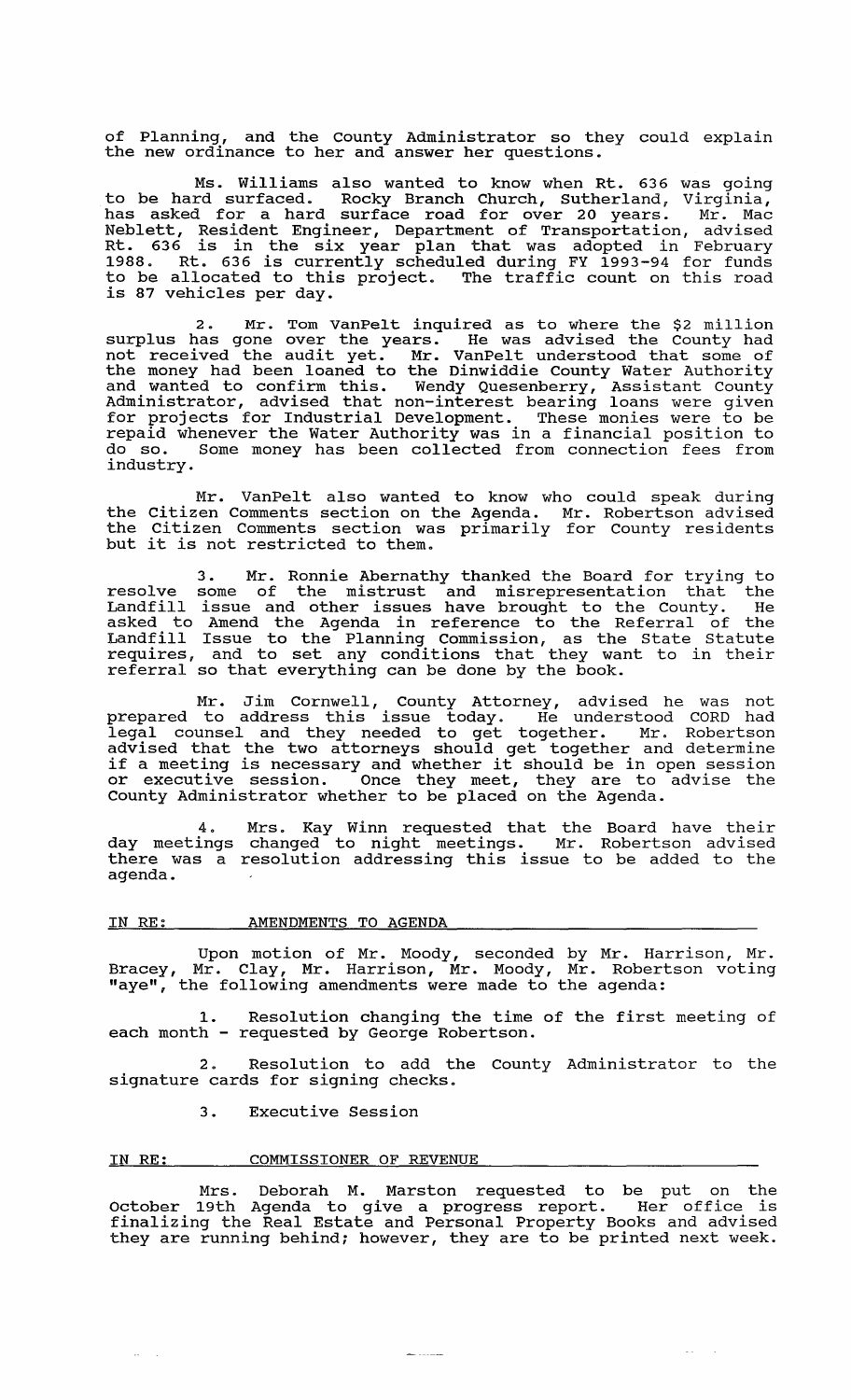#### IN RE: TREASURER

Mr. Bill Jones advised that State law requires bills are to be mailed out 14 days prior to the due date. He presented the Board with the new computer report and explained the Trial Balance, Fund Balance and Cash In Bank Reports. He advised the  $P$  and  $P$  is a set of  $P$  is a set of  $P$  in  $P$  in  $P$  in  $P$  is a set of  $P$  is a set of  $P$  is a set of  $P$  is a set of  $P$  is a set of  $P$  is a set of  $P$  is a set of  $P$  is a set of  $P$  is a set of  $P$  is a set of possibility of not bollowing at the end of october looks good<br>right now. He has still not received the Literary Fund Loan which right how. He has serif hot received the friendly rand four which back into the General Fund.

 $\Box$ 

### IN RE: BUILDING INSPECTOR

Mr. Dwayne Abernathy, Building report for the month of September 1988. Inspector, presented his Total new dwellings for the month was 22.

I

I

,

#### IN RE: ANIMAL WARDEN

Extract

I Mr. Allie Brooks, Animall Warden, presented his reports for August and September, 1988.

# <u>IN RE: OFFICE ON YOUTH AND COMMUNITY SERVICES</u>

Mrs. Diane Galbreath, Director, Office on Youth and Community Services, advised the Christmas Parade was tentatively scheduled for December 10, 1988 and the theme this year is "Christmas from the Heart". Mrsl Galbreath asked assistance from the County to help pay the Liability Insurance, up to \$250. She advised the Department of Corrections has an insurance policy for the volunteers of the OYCS.

Mr. George Robertson stated it was his understanding that the \$250 would come out of the Recreation Department's budget. I

Bracey, "aye", Upon motion of Mr. Bracey, seconded by Mr. Moody, Mr.<br>Mr. Clay, Mr. Harrison, Mr. Moody, Mr. Robertson voting I Moody, Mr. Robertson voting

BE IT RESOLVED BY THE BOARD OF SUPERVISORS OF DINWIDDIE COUNTY, VIRGINIA, that the Office on Youth and community Services coonii, vinginin, that the office on fouth and community bervices<br>is authorized to hold the annual Christmas Parade on December 10, 1988; and,

BE IT FURTHER RESOLVED BY DINWIDDIE COUNTY, VIRGINIA, that up The Recreation Department's Budget Insurance for the Office on Youth and THE BOARD OF SUPERVISORS OF to \$250.00 be expended from to help pay the Liability Community Services; and

BE IT FURTHER RESOLVED BY THE BOARD OF SUPERVISORS OF DINWIDDIE COUNTY, VIRGINIA, that the County of Dinwiddie be named as an additional insured.

#### IN RE: RECREATION

Ms. Fran Hart presented her progress report for the month of September which included: another Hunter Safety Course had of september which included: another hunter safety course had<br>been concluded with 68 students enrolled; the first Arts and Crafts Fair will be held October 29, 1988 at the Dinwiddie County High School; she attended the Virginia Parks and Recreation nigh bonooi, she attended the virginid rarks and Recreation<br>Society Annual Professional Conference in Fairfax; she has been<br>asked to serve as co-chairman of the 1989 Life Be In It/Statewide boored, Annuar Troressronar conference in Turrian, she has been<br>asked to serve as co-chairman of the 1989 Life Be In It/Statewide Slogan Promotion Committee by vRPS President Larry Zehnder; she biogan fromocron committee by value fresheene harry behader, she nas been sereeted to receive a sponsorship by the onreca beates Temis Association to actena the Recreational Temis Beaderbirg<br>Workshop in Texas in November, and her office finalized the publishing of the upcoming fall and winter schedule of programs.

I I

> I I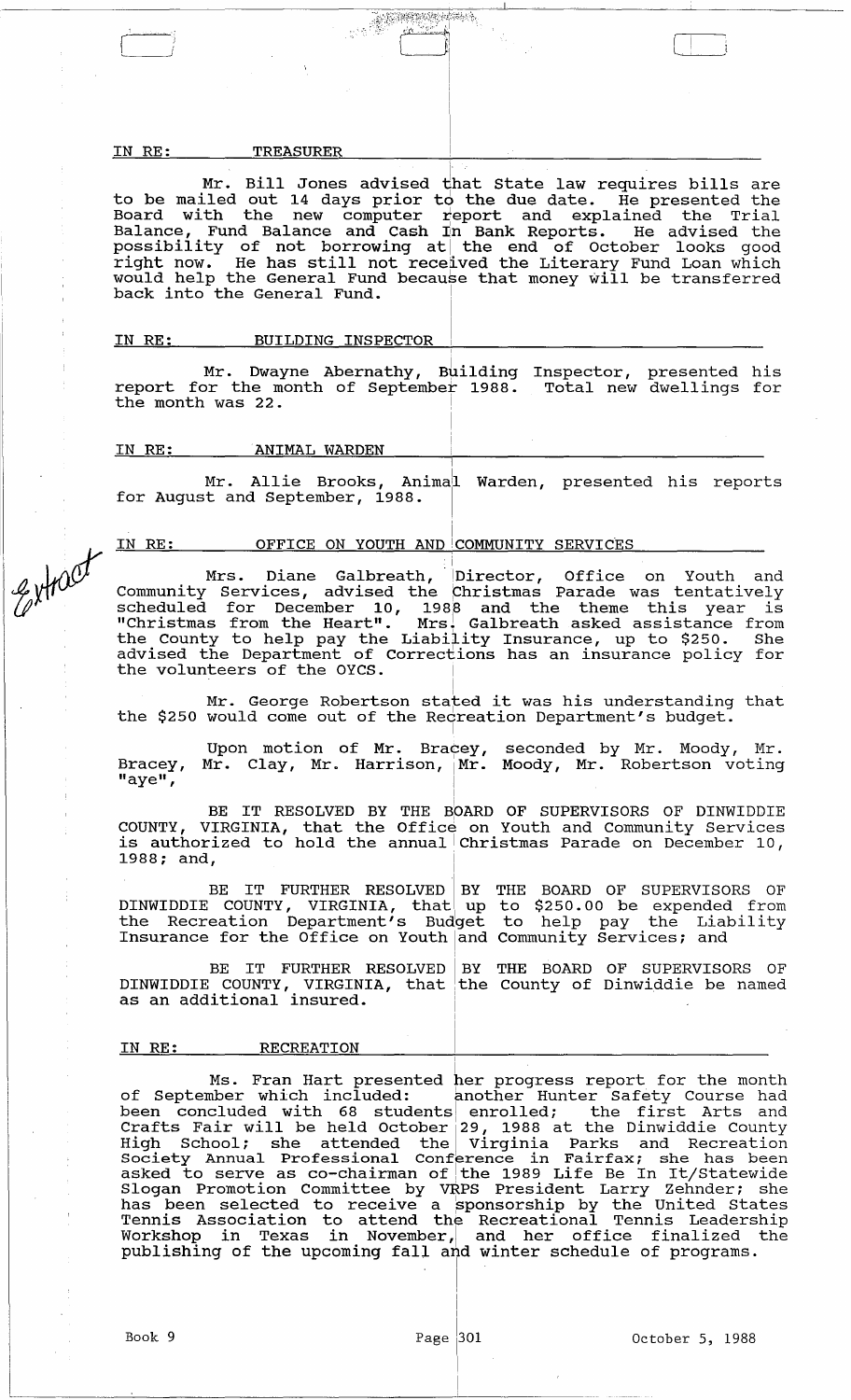EXTRACT

Mr. Jim Cornwell, County Attorney, requested an Executive Session under the virginia Freedom of Information Act Requirement for consideration of acquisition of property.

Upon motion of Mr. Moody, seconded by Mr. Harrison, Mr. Bracey, Mr. Clay, Mr. Harrison, Mr. Moody, Mr. Robertson voting "aye", pursuant to section 2 .1-344 (2) of the Virginia Freedom of Information Act, the Board moved into Executive Session at 2: 55 p.m. to discuss legal matters. A motion having been made and approved, the meeting reconvened into Open Session at 3:07 p.m.

# IN RE: **VIRGINIA DEPARTMENT OF TRANSPORTATION -**<br>WALLACE SUBDIVISION

Mr. Mac Neblett, Resident Engineer, advised Shadyside Drive in Wallace Subdivision had been recently completed and qualifies for acceptance into the State Secondary System.

Bracey,  $"$ aye", Upon motion of Mr. Clay, Mr. Clay, Mr. Harrison, Mr. seconded by Mr. Moody, Mr. Moody, Mr. Robertson voting

BE IT RESOLVED BY THE BOARD OF SUPERVISORS OF DINWIDDIE<br>COUNTY, VIRGINIA, this fifth day of October 1988, that the Virginia Department of Transportation, be and is hereby, requested to add a section of road known as Shadyside Drive, beginning at a point on Route 1335, 0.11 miles south of Route 1334 and running in an easterly direction 0.20 miles to a dead end with a turn-around. This road has been constructed, drained, and surfaced in accordance with Virginia Department of Transportation Specifications and County Ordinances; and,

BE IT FURTHER RESOLVED BY THE BOARD OF SUPERVISORS OF DINWIDDIE COUNTY, VIRGINIA, that this road in Wallace Subdivision, if accepted, be added to the Secondary System of Dinwiddie County, It decopoca, so added to the Becommany system of Binninghie county, the maintenance bond and fee pursuant to section 33.1-229 of the Code of Virginia (1950, as amended); and,

BE IT FURTHER RESOLVED THAT THE BOARD OF SUPERVISORS OF DINWIDDIE COUNTY, VIRGINIA, does guarantee the Commonwealth of Virginia, a minimum unrestricted right-of-way of 50 feet with necessary easements for cuts, fills, and drainage, as recorded in Plat Book 12, Page 93, dated March 15, 1984 for section One and Plat Book 13, Page 29, dated April 28, 1986, for section Two.

### IN RE: VIRGINIA DEPARTMENT OF TRANSPORTATION

Ms. Rosalyn Carr, who lives on Route 670, asked Mr. Mac Neblett if this road was in the six year plan for Neblett if this road was in the six year plan for<br>hardsurfacing. Mr. Neblett advised that it was not at this time. He advised that Rt. 670 will continue to be maintained, kept graded, and chemicals applied for dust control.

Mr. Clay advised Mr. Neblett that Route 622 needed grading.

Mrs. Polly Thrower inquired about the concrete company problem she had asked about previously on Route 142. Mr. Neblett advised that one of the concrete companies is going to move their location.

### IN RE: JAIL DRAINFIELD

Mr. Roger Hart, of R. Stuart Royer & Associates, reported on the drainfield problem at the jail. He presented three alternatives for a new sewage disposal system, with costs ranging from \$260,000 to \$975,000.

 $\frac{1}{\sqrt{1-\frac{1}{2}}}$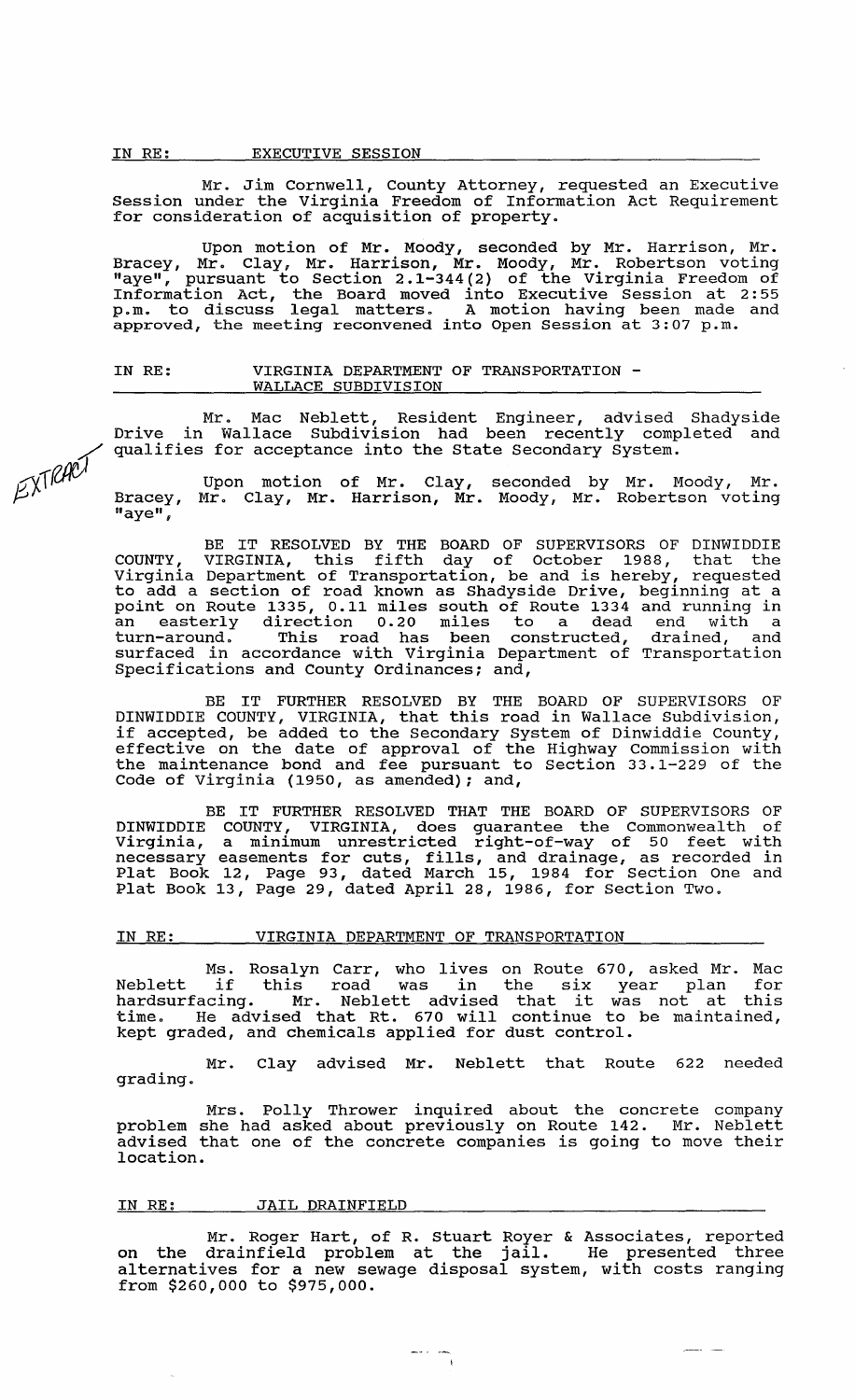He stated the very first step is to obtain a National Pollutant Discharge Elimination System Permit (NPDES) from the state Water Control Board. He pointed out that this permit will state water control board. He pointed out that this permit will reduced, the price would go up. The County Administrator asked what affect the endangered species designation on Stony Creek<br>would have on the permit. Mr. Hart stated it may require the County to go to zero discharge. He estimated the cost of obtaining the NPDES permit to be between \$2,500 and \$3,500. He reemphasized how important it was to proceed with obtaining this reemphasized how important it was to proce<br>permit as it may take as long as six months.

Mr. Clay recommended that the County apply for the NPDES permit and could look for available land in the meantime for another drainfield.

Wendy W. Quesenberry, Assistant County Administrator, pointed out that the County is on record with the State Health Department to construct a sewage treatment plan within the next 18 to 24 months. The Health Department has granted a temporary pump and haul contract for the County until a system can be constructed.

Sheriff Heath advised that he had been meeting with the Regional Jail Committee and they are getting cost figures together for review.

No action was taken and further discussion was deferred until the October 19 meeting when the architect, Chenault & Associates, will be present to discuss the Jail Renovation.

I

#### IN RE: ¦, CLEARING OF AIRPORT 'PROPERTY CLAIM

Mr. Jim Cornwell, County Attorney, advised he had received a letter wherein Mr. Horace Davis had obtained counsel. Mr. Cornwell has written and call~d William D. Allen trying to set up a conference to discuss settlement of Mr. Davis' claim. He requested the Board defer this action until he and Mr. Rainey have requested the board defer this action until he and hi. Kaincy have Board.

#### IN RE: APPOINTMENT - APPOMATTOX BASIN INDUSTRIAL DEVELOPMENT COOPERATION (ABIDCO)

Mr. Robertson advised this appointment had been postponed from the last meeting. The current members to the Board of Directors are Harrison A. Moody and Milton I. Hargrave, Jr., whose terms expired September 30, 1988. The floor was open for nominations. Mr. Harrison nominated Harrison Moody; Mr. Moody<br>nominated Milton Hargrave, Jr.; Mr. Bracey nominated Charles W. Harrison.

Upon motion of Mr. Clay, seconded by Mr. Harrison, Mr. Bracey, Mr. Clay, Mr. Harrison, Mr. Moody, Mr. Robertson voting "aye", the nominations were closed.

Mr. Moody advised that to serve on the Directors, one individual has to be a member of the supervisors and the other individual a businessman. Board of Board of

Upon motion of Mr. Brac $_{\rm Y}$ , seconded by Mr. Harrison, Mr. Bracey, Mr. Harrison, Mr. Robertson voting "aye", Mr. Clay, Mr. Moody voting "nay", the appointment was tabled until the next Board meeting.

Mr. Robertson asked for a ruling to see if two Board members can serve. I

| IN RE: | VIRGINIA ASSOCIATION OF COUNTIES |  |
|--------|----------------------------------|--|
|        |                                  |  |

 $\Box$ 

Book 9  $Page\ 302$  October 5, 1988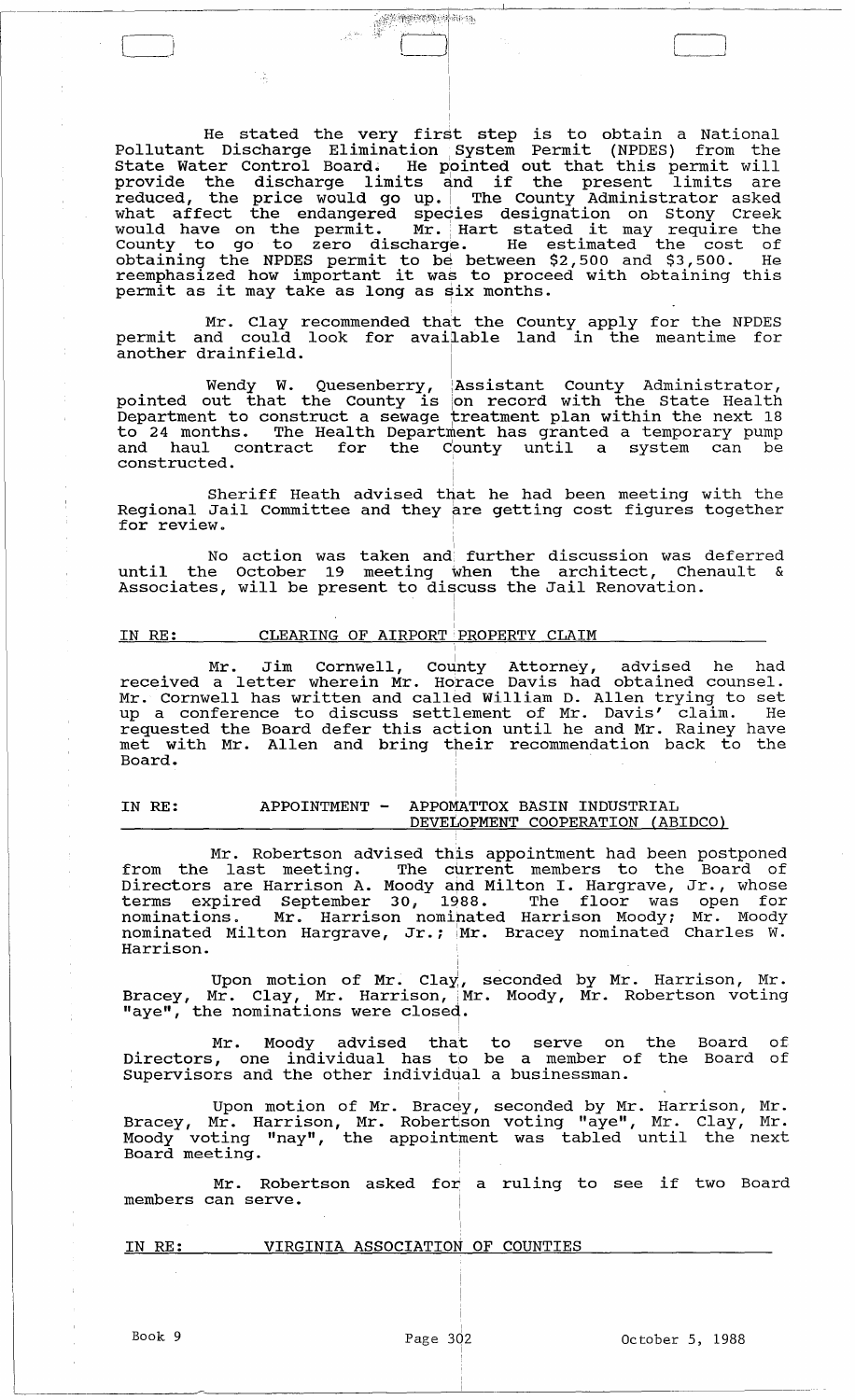Mr. Richard Barton, county Administrator, presented a letter from the Virginia Association of Counties stating they were negotiating new electrical rates for the present fiscal year. In the past, this has been a three year contract; however, Virginia Power is proposing a contract for only one year. The money saved from the rate decrease offsets the amount of levy they want to place on the County. He recommended the Board pay the \$283.00.

Upon motion of Mr. Harrison, seconded by Mr. Clay, Mr. Bracey, "aye", Mr. Clay, Mr. Harrison, Mr. Moody, Mr. Robertson voting

BE IT RESOLVED BY THE BOARD OF SUPERVISORS OF DINWIDDIE COUNTY, VIRGINIA, that \$283.00 be appropriated to the Virginia Association of Counties for negotiating new electrical rates with Virginia Power for the present fiscal year.

### IN RE: COUNTY AUCTION

Mr. Jim Rice, Public Safety Officer, advised the County Auction was scheduled for October 8, 1988 at 10:00 at the County Bus Garage located on Route 627, and had been properly advertised. He requested that the County Administrator be autercrised: The requested that the county Administrator be<br>authorized to sign the titles for the vehicles to be sold that day<br>before the auction.

Bracey, "aye", Upon motion of Mr. Bracey, Mr. Clay, Mr. Harrison, Mr. seconded by Mr. Moody, Mr. Moody, Mr. Robertson voting

BE IT RESOLVED BY THE BOARD OF SUPERVISORS OF DINWIDDIE COUNTY, VIRGINIA, that the County Administrator is authorized to sign the titles for the vehicles to be sold at the County Auction on October 8, 1988.

Mr. Rice requested a check in the amount approved to be used to make change for the auction. will be redeposited out of the sales that day. of \$50.00 be This \$50.00

Upon motion of Mr. Moody, seconded by Mr. Harrison, Mr. Bracey, Mr. Clay, Mr. Harrison, Mr. Moody, Mr. Robertson voting "aye",

BE IT RESOLVE#D BY THE BOARD OF SUPERVISORS OF DINWIDDIE COUNTY, VIRGINIA, that a check in the amount of  $$50.00$  be issued to be used to make change for the auction and the \$50.00 redeposited out of the sales that day.

Mr. Jim Cornwell, County Attorney, wanted to the Board that the terms of the auction are to sell the highest bidder without consideration of value bringing the matter back to them for approval. point out to the items to and without

### IN RE: HEALTH INSURANCE PROGRAM

Mrs. Wendy Quesenberry, Assistant County Administrator, advised that at the last meeting, the Board authorized putting our davised that at the fast metting, the board dathorized patting our October 31, 1988. Because we must deduct premiums a month in advance, coverage for the month of November will be deducted from the October payroll, prior to receiving the bids. To continue coverage for employees, she requested authorization to renew with Blue Cross/Blue Shield of Virginia for one month until the bids are analyzed and a decision is made. The results of the survey to the employees indicated the majority wished to keep the same che emproyees indicated and have the additional funds withheld from their pay.

Mrs. Quesenberry stated she had been asked by the county employees to request that the County pay the additional premium cost on the individual. She stated the additional cost for nine months would be \$12,000. No action was taken on the request.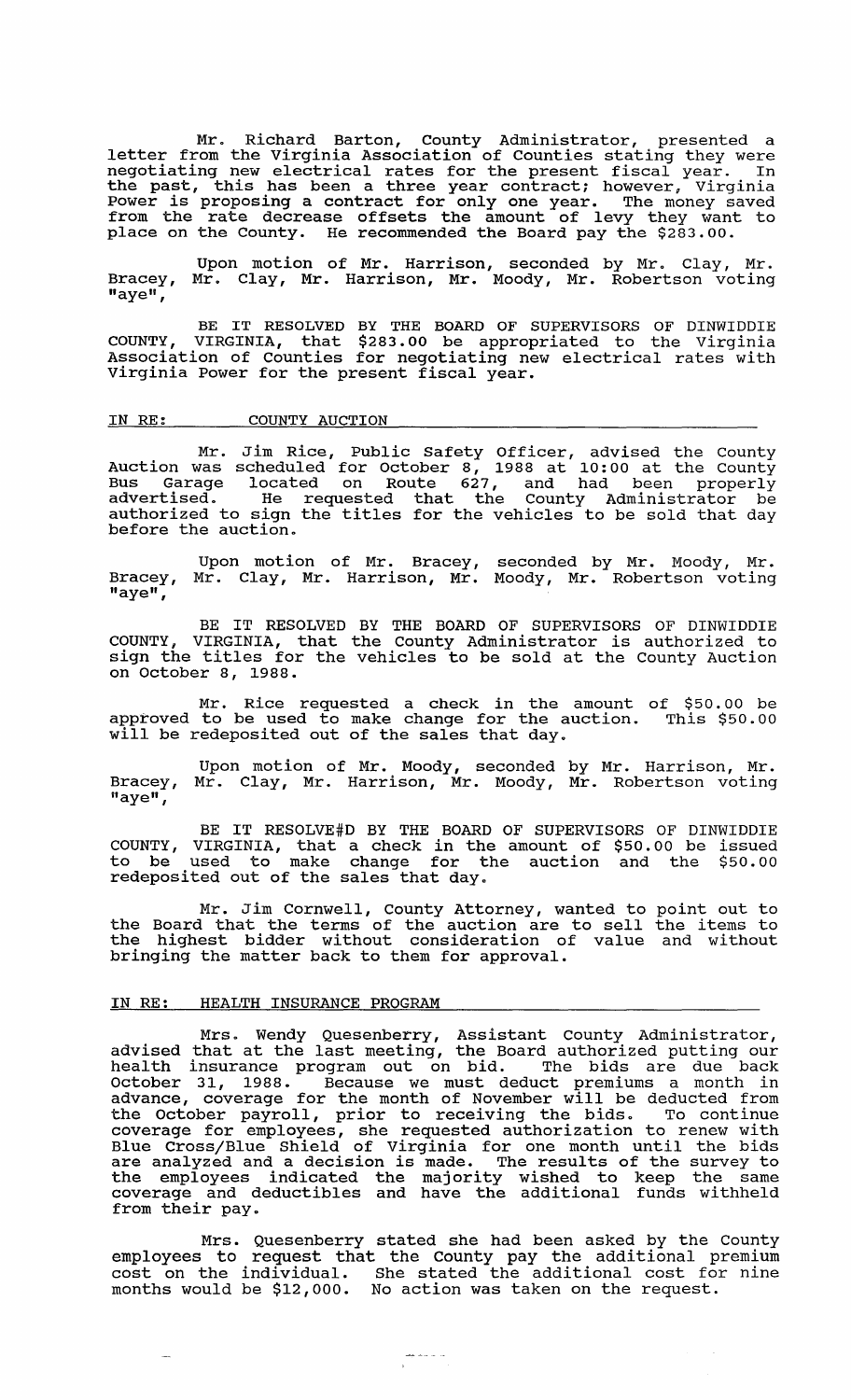Bracey, "aye", Upon motion of Mr. Bracey,  $\texttt{Mr.}$  Clay, Mr. Harrison,  $\texttt{Mr.}$ I seconded by Mr. Clay, Mr. Moody, Mr. Robertson voting

I I I

Ýд.

 $\vert$ 

.' .,0- "".:', ','? '"'I ,.,; " i (-H I

BE IT RESOLVED BY THE BOARD OF SUPERVISORS OF DINWIDDIE COUNTY, VIRGINIA, that health insurance coverage for County employees be renewed for one month with Blue Cross/Blue Shield of virginia.

I

IN RE: RESOLUTION CHANGING THE TIME OF THE FIRST MEETING OF EACH MONTH

Upon motion of Mr. Harrison, seconded by Mr. Bracey, Mr. Bracey, Mr. Clay, Mr. Harrison, Mr. Moody, Mr. Robertson voting "aye", the following resolution was adopted:

WHEREAS, the Board of Supervisors of Dinwiddie County in its annual meeting in January of 1988 established a meeting its annual meeting in January of 1966 established<br>schedule for its regular meetings during the year; and,

WHEREAS, such schedule provided that the first monthly regular meeting of the Board would be at 2:00 p.m. except for the first meeting of the board would be at 2.00 p.m. except for the<br>first meeting of each month during the months of June through September which meeting time would be at 7:30 p.m.; and,

WHEREAS, the Board has determined that in order to promote more citizen participation in County government that all regular meetings shall occur at 7:30 p.m.;

I

NOW THEREFORE BE IT RESOLVED BY THE BOARD OF SUPERVISORS OF DINWIDDIE COUNTY, VIRGINIA, that the regular meeting schedule of the Board of supervisors of Dihwiddie County be changed for the first meeting of each month to be a new time of  $7:30$  p.m., commencing with the meeting on November 2, 1988, and that the second meeting time be continued jas scheduled at 7:30 p.m. on the become meeting time be continued as

BE IT FURTHER RESOLVED BY THE BOARD OF SUPERVISORS OF DINWIDDIE COUNTY, VIRGINIA, that a copy of this resolution shall be posted at the front door of the Dinwiddie County Courthouse and advertised in the Progress Index, The Monitor, and The and circuit in the riverse finally incommunically and incommunication in Dinwiddie county, once a week for two weeks prior to the first November meeting of the Board asiprovided by section 15.1-5436 of the Code of Virginia.

I

IN RE: RESOLUTION ADDING COUNTY ADMINISTRATOR TO

BANK SIGNATURE CARD<br>Upon motion of Mr. Clay, seconded by Mr. Moody, Mr. Clay,  $\text{F}\text{N}\text{R}\theta^{\text{c}}$  Mr. Harrison, Mr. Moody, Mr. Robertson voting "aye", Mr. Bracey voting "nay", the following resolution was adopted:

WHEREAS, by resolution aldopted January 6, 1988, Wendy W. Quesenberry was appointed Interim County Administrator, and gassemberry was appointed interim coding numiniberates, and and, i.e.,  $\begin{bmatrix} 1 & 1 \\ 1 & 1 \end{bmatrix}$ 

WHEREAS, Quesenberry and checks; and by appointment to these Glenice N. Townsend were positions, authorized Wendy W. to sign

WHEREAS, by resolution $\vert$ was employed resolution! adopted May as County Administrator, 4, 1988, Barton was employed as County Administrator, effective  $1988;$ Richard June 1,

I

NOW THEREFORE BE IT RESOLVED BY THE BOARD OF SUPERVISORS OF DINWIDDIE COUNTY, VIRGINIA, that Mr. Richard Barton, County Administrator; and Mrs. Wendy W. Quesenberry, Assistant County Administrator, are hereby authorized to sign checks for the County of Dinwiddie.

 $\begin{pmatrix} 1 & 1 \\ 1 & 1 \end{pmatrix}$ 

Ŵ